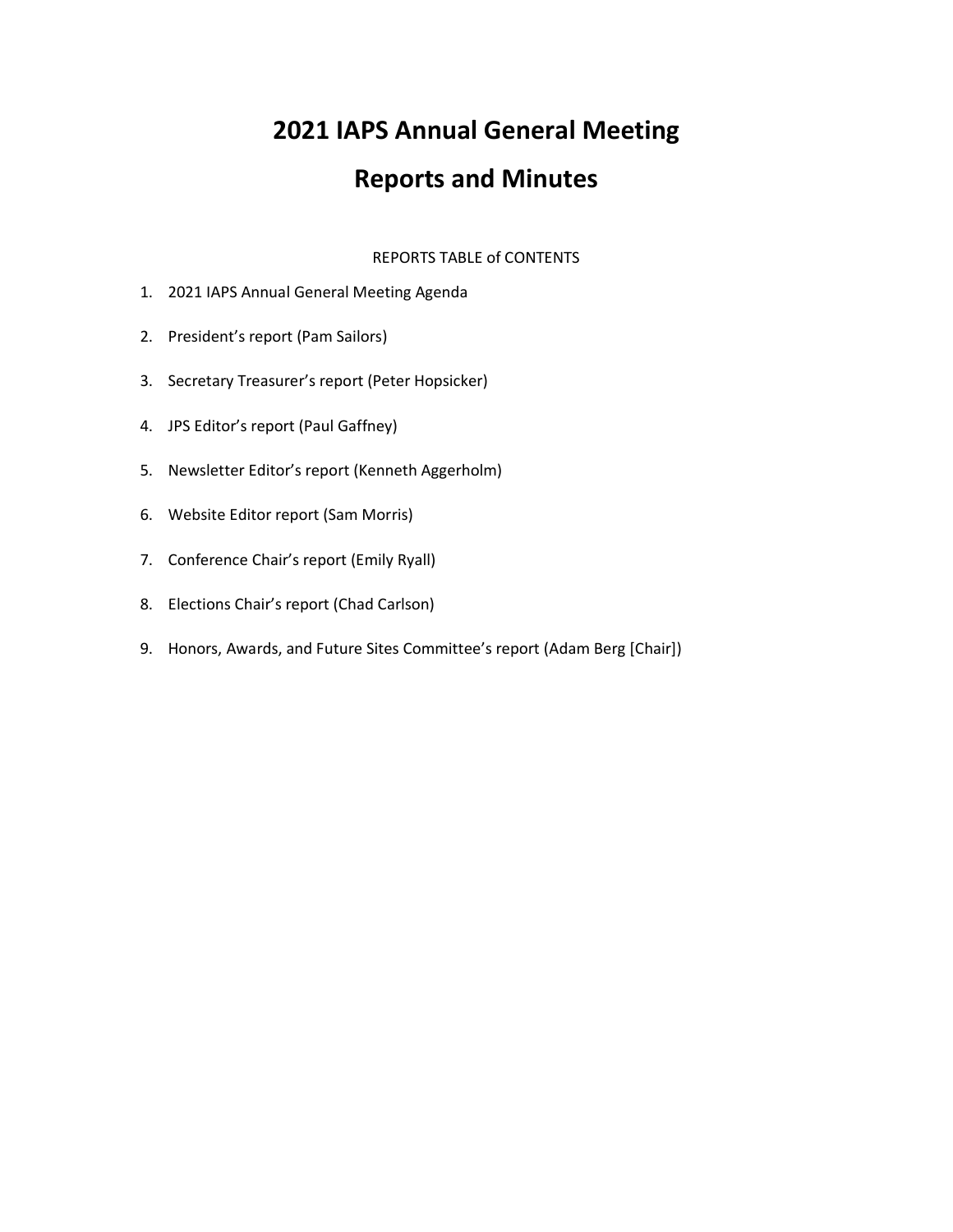## **2021 – IAPS Annual General Meeting**

### **AGENDA**

# 1. **Recognition of Officers**: [Incoming officers/committee members in brackets]. President: Pam Sailors [Kenneth Aggerholm] Conference Chair: Emily Ryall [Emily Ryall] Elections Chair: Chad Carlson Secretary Treasurer: Peter Hopsicker [Peter Hopsicker] Journal Editor: Paul Gaffney Newsletter Editor: Kenneth Aggerholm [Christopher Yorke] Members at large (odd): Alfred Archer and John William Devine [Joseph Lewandowski, Leslie Francis] Members at large (even): Colleen English and Irena Martinkova Web Editor: Sam Morris HAFS: Adam Berg, Yoshiko Oda, Adam Pfleeger [Noora Ronkainen]

#### **2. Confirmation of Agenda**

**3. Approval of minutes** from previous meeting September 2019, Kyoto, Japan

#### **4. Matters Arising**

- a) Officer Reports
- i. President: Pam Sailors
- ii. Secretary Treasurer: Peter Hopsicker
- iii. Journal Editor: Paul Gaffney
- iv. Newsletter Editor: Kenneth Aggerholm
- v. Webmaster: Sam Morris
- b) Committee Reports
- i. Conference Chair: Emily Ryall
- ii. Honors, Awards, and Future Sites: Adam Berg (Chair)
- iii. Elections: Chad Carlson

#### **5. New Business**

- a. Update from Exec Meeting
- b. IAPS 2022 Conference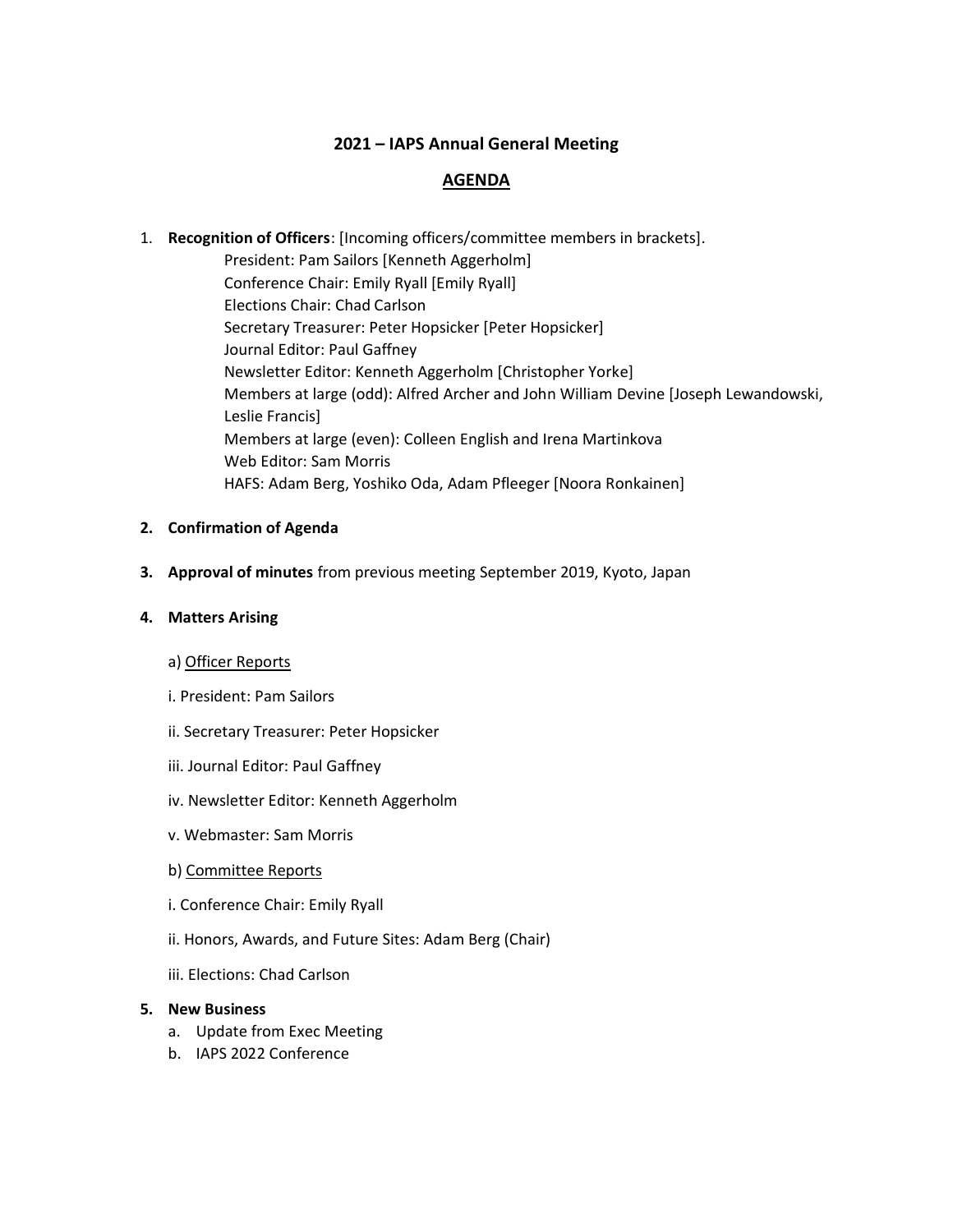#### **2019-2020 President's Report**

#### **Pam Sailors**

The past year has been quiet. We hoped to be able to gather in person again for the annual meeting, but it became clear in the spring that the world was not going to be free of the virus and its variants. I want to acknowledge and thank the Executive Council for thoughtful discussion and deliberation, and express special gratitude to Matija Mato Škerbić for his desire to host a great conference and the cooperation and resilience he's exhibited in delaying the event until such time as conditions are more favorable for travel. Information on plans for next year's meeting will be forthcoming during the Annual General Meeting.

IAPS remains on solid ground. As Secretary/Treasurer Peter Hopsicker notes in his report, memberships have not returned to pre-COVID numbers, but this is no cause for alarm since it is attributable to the absence of the usual pre-conference membership spike. Peter has also ensured that the association is financially sound. Journal Editor Paul Gaffney has kept open the flow of scholarly articles through publication in *Journal of the Philosophy of Sport*.

Very special thanks to Emily Ryall for being the picture of flexibility. After setting up the EasyChair site and accepting abstracts and student essays for the conference, she had to notify everyone when we reached the decision not to go forward again this year, before plunging immediately into communication and collaboration with CVent to establish the platform for an online meeting for us.

I conclude with heartfelt thanks to the entire membership for allowing me the honor of serving as IAPS President these last two years. It has been an experience vastly unlike what I expected, but still rewarding in its own way. I leave the association in the very capable hands of new President Kenneth Aggerholm.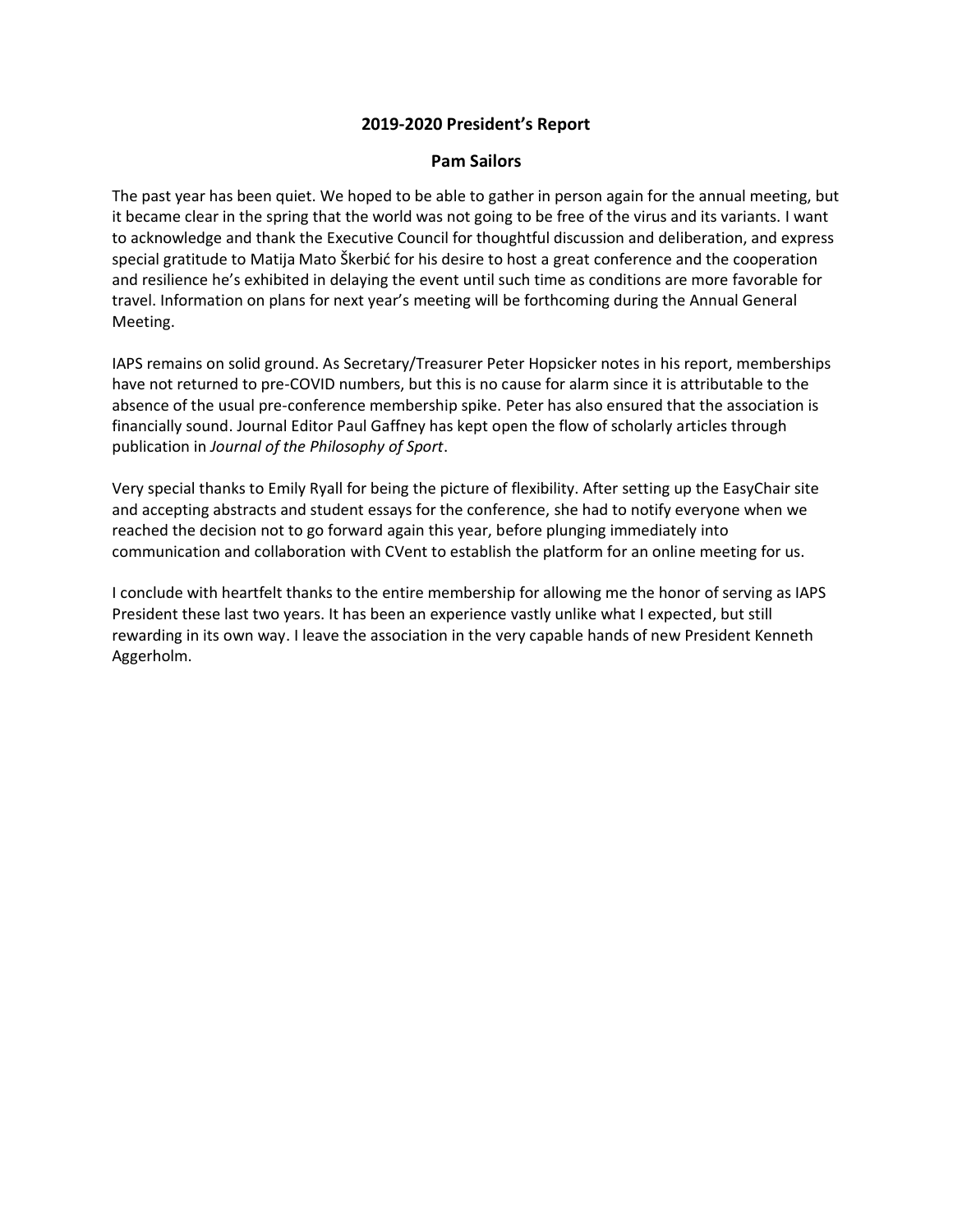## **IAPS 2021 Secretary-Treasurer Report Peter Hopsicker**

#### Summary

- 1. Membership is up slightly over last year but remains behind "in-person" conference years. Demographics have shifted slightly but have generally remained the same with the United States, Canada, and Japan leading the way.
- 2. IAPS remains in good fiscal health. Without the normal conference expenses or student travel grant distribution, we should remain in good shape despite a decrease in memberships. Our new publishing contract with Taylor and Francis nets us more income, so that helps.
- 3. Our investments continue to grow. Our initial investment in late 2017 of \$100,000 USD is now almost \$130,000 with an average return of 6.95% since inception.
- 4. The postponement of the conference has resulted in a corresponding drop in donations to the IAPS Student Travel Fund. Any funds that were donated this year will be used next year. Remember, you can donate at any time here.
- 5. Remember that IAPS memberships are on a calendar year. You can purchase your 2022 IAPS membership after November 1, 2021. If you are a member in good standing, you should receive an automatic email reminder. You can access the membership portal here: IAPS Membership Portal. Through the portal, you can also make any changes in address, email, or other contact information.
- 6. Finally, we chose CVent's online conference portal as a pilot for determining if future in-person conferences should also include remote participation options. The conference portal synchs with the membership portal (which is also CVent) and, as such, provides significant efficiencies in registration and participant information sharing. As of September 3, 2021, half of our current membership is registered for this year's virtual conference.

#### IAPS Membership as of September 3, 2021

| Standard                | 142 |
|-------------------------|-----|
| Student                 | 18  |
| <b>Total Membership</b> | 160 |

| For comparison: |         |
|-----------------|---------|
| 2014 Membership | $= 141$ |
| 2015 Membership | $= 163$ |
| 2016 Membership | $= 170$ |
| 2017 Membership | $= 169$ |
| 2018 Membership | $= 204$ |
| 2019 Membership | $= 182$ |
| 2020 Membership | $= 150$ |
|                 |         |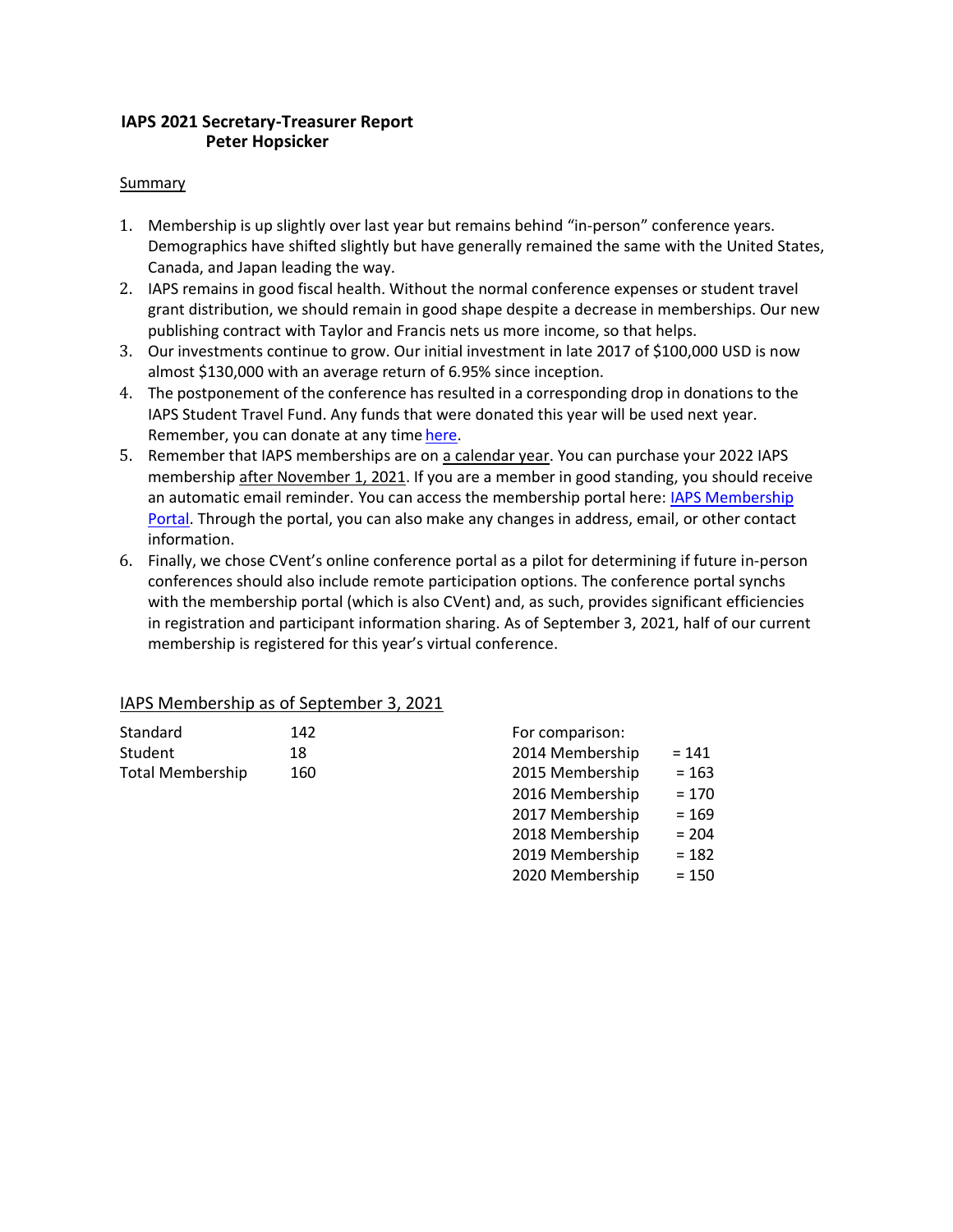## IAPS Membership Diversity as of September 3, 2021

| Australia         | 5  | Israel               | 1  |
|-------------------|----|----------------------|----|
| Belgium           | 0  | Italy                | 2  |
| <b>Brazil</b>     | 3  | Jamaica              | 0  |
| Brunei Darussalam | 0  | Japan                | 14 |
| <b>Bulgaria</b>   | 0  | Netherlands          | 4  |
| Canada            | 16 | New Zealand          |    |
| China             | 2  | Norway               |    |
| Columbia          | 1  | Poland               | 2  |
| Croatia           | 1  | Portugal             |    |
| Czech Republic    | 3  | Slovenia             | 3  |
| Denmark           | 2  | South Africa         | 0  |
| Finland           | 1  | South Korea          | 2  |
| France            | 0  | Spain                | 0  |
| Germany           | 2  | Sweden               | 1  |
| Greece            | 1  | Switzerland          |    |
| Hungary           | 0  | Taiwan               | 3  |
| India             | 0  | United Kingdom       | 8  |
| Ireland           | 1  | <b>United States</b> | 66 |

53% North America; 26% Europe; 14% Asia; 4% Australia; 3% South America; 0% Africa.

#### **IAPS 2021 Budget as of September 3, 2021**

Grand total *\$328,745.88*

| Income                                     |              | \$65,232.39  |
|--------------------------------------------|--------------|--------------|
| Memberships and Student Travel Donations   | \$6,510.90   |              |
| Routledge Royalties                        |              | \$58,368.83  |
| PayPal Account                             |              | \$352.66     |
| <i>Investments</i>                         |              |              |
| Investment Balance (September 3, 2021)     |              | \$129,192.41 |
| <b>Expenses</b>                            |              | \$10,843.93  |
| Conference Expenses (CVent)                |              | \$7,775.35   |
| Legal Fees (Investment, LLC, Inc.)         | \$0.00       |              |
| Online Membership/Website                  |              | \$2,660.22   |
| Bank Service Charges (international wires) |              | \$65.00      |
| Other expenses                             |              | \$343.00     |
| Totals as of September 3, 2021             |              |              |
| Total Cash (M&T Bank)                      | \$199,200.81 |              |
| Total Cash (PayPal)                        | \$352.66     |              |
| Total Investments                          | \$129,192.41 |              |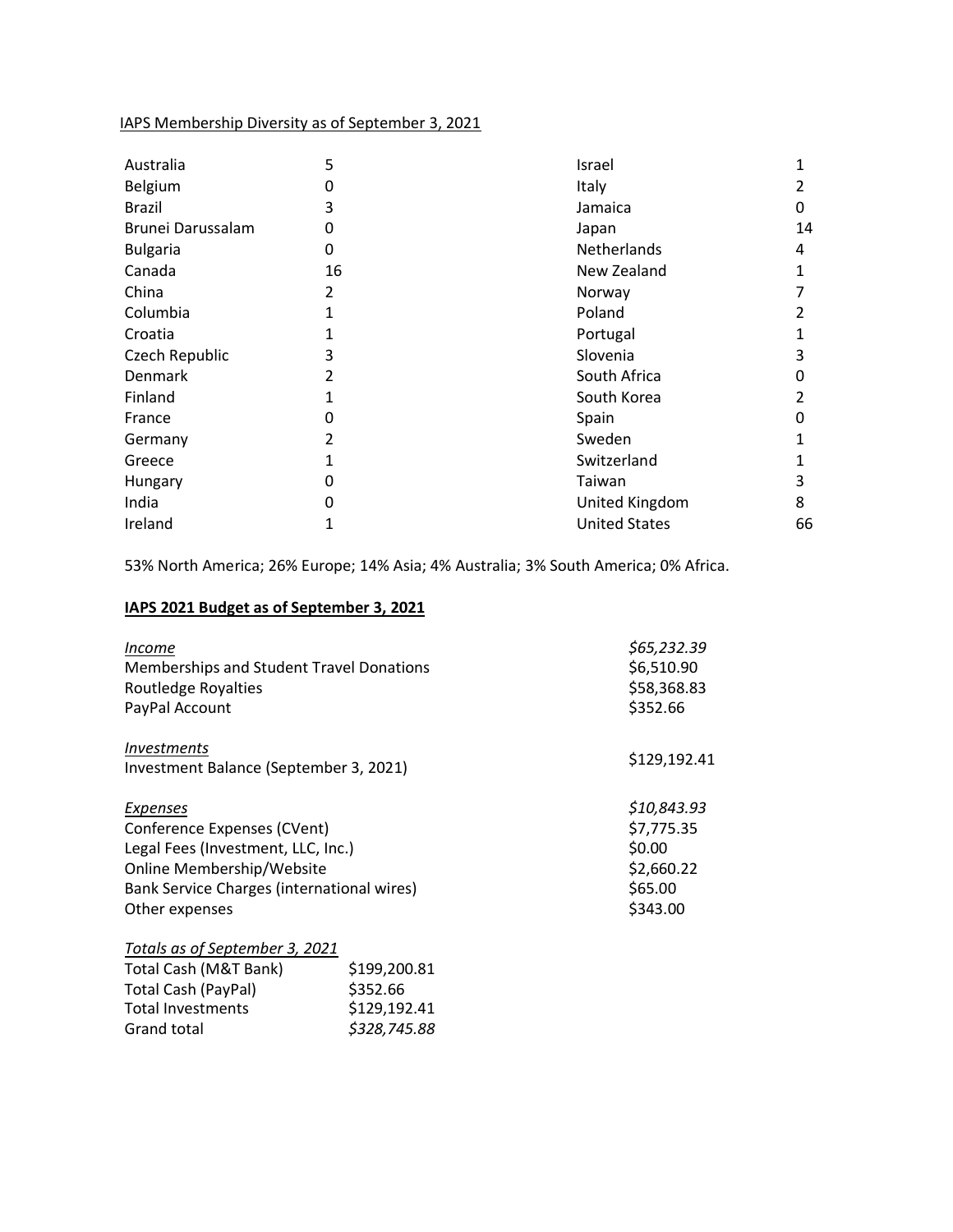# **IAPS INVESTMENTS ANNUAL RETURNS**

|                                                                              | 11/29/2017            | 12/1/2017    | 12/1/2018                                             | 12/1/2019                                   | 12/1/2020    | 8/30/2021    |
|------------------------------------------------------------------------------|-----------------------|--------------|-------------------------------------------------------|---------------------------------------------|--------------|--------------|
| <b>BALANCE</b>                                                               | \$100,000.00          | \$100,002.20 | \$97,941.89                                           | \$107,000.23                                | \$114,835.17 | \$128,556.91 |
| <b>GROWTH/LOSS</b><br><b>FROM INITIAL</b><br><b>INVESTMENT</b>               |                       | \$2.20       | \$(2,058.11)                                          | \$7,000.23                                  | \$14,835.17  | \$28,556.91  |
| <b>GROWTH/LOSS</b><br><b>FROM</b><br><b>PREVIOUS YEAR</b>                    |                       | \$2.20       | \$(2,060.31)                                          | \$9,058.34                                  | \$7,834.94   | \$13,721.74  |
| <b>PERCENT</b><br><b>RETURN FROM</b><br><b>INITIAL</b><br><b>INVESTMENT</b>  |                       |              | $-1.97%$                                              | 9.22%                                       | 7.28%        | 12.81%       |
| <b>AVERAGE</b><br><b>RETURN SINCE</b><br><b>INITIAL</b><br><b>INVESTMENT</b> |                       |              |                                                       |                                             |              | 6.95%        |
| <b>NOTES</b>                                                                 | Initial<br>investment |              | Strong<br>stock sell-<br>off at the<br>end of<br>2018 | Reallocated<br>funds in<br>February<br>2019 |              |              |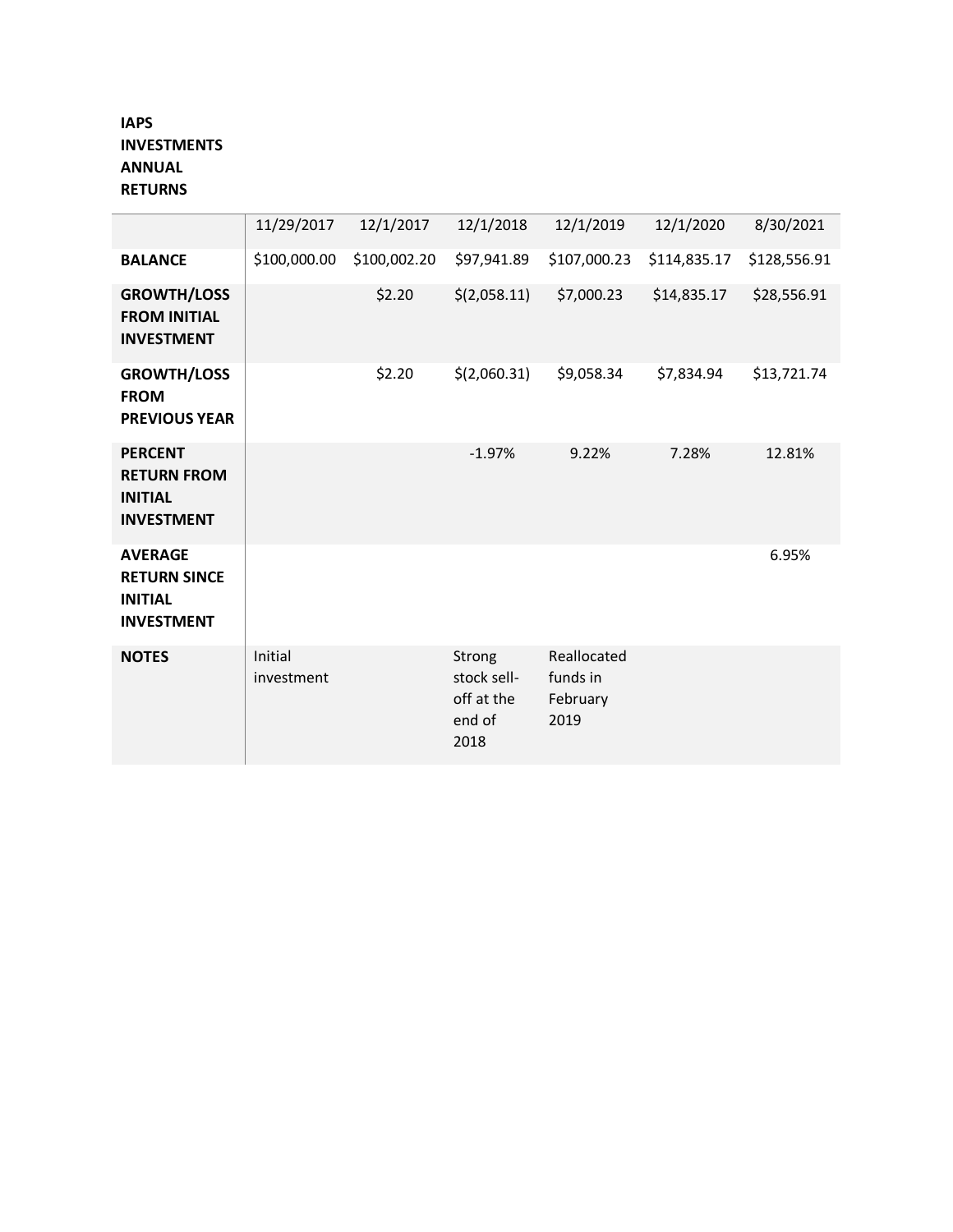# **Editor's Report: September 6, 2021 Paul Gaffney**

#### **New Contract with Taylor & Francis**

At this point I assume most members know that nearly two years ago we completed negotiations for a new Publishing Agreement with Taylor & Francis, which went into effect January 1, 2020. It is a sevenyear contract, renewable annually for an additional five years unless either party gives notice of a desire to terminate or alter the Publishing Agreement. Further details on the negotiations and terms of the new Agreement can be found in the March 2020 IAPS Newsletter.

#### **Special Sections and Special Issues**

We have a Special Issue planned for November 2021 (JPS 48-03), guest edited by Christopher C. Yorke and J.S. Russell. This Special Issue focuses on C. Thi Nguyen's recent publication *Games: Agency as Art* and includes eleven articles by Chris Bartel, Adrian Currie, Luca Ferrero, William Morgan, Stephanie Patridge, Antonia Peacocke, Jon Pike, Michael Ridge, Emily Ryall, J.S. Russell, and Daniel Vella. Christopher C. Yorke will write an Introductory article, and C. Thi Nguyen will write a Response.

At our last JPS Editorial Board meeting in Kyoto, Japan (September 2019) the Board agreed that Special Section/Special Issue proposals should go through a formal evaluation process by the full Editorial Board, typically at the September meeting although possibly at different times during the year, depending on the circumstances of the proposal and the publication schedule. Last year I created a link on the JPS website with information about how to submit proposals for Special Sections and Special Issues. In response to some suggestions by JPS Editorial Board members, the original link was revised to include as part of every Special Section/Special Issue proposal a limited Call for Papers to consider contributions from as many authors as possible. We hope that this practice will make the process more open and inclusive. We do not currently have any Special Section/Special Issue proposals under consideration.

#### **Print Copies/Distribution Issues**

We were recently informed that Taylor & Francis had decided to remove the plastic coverings of print issues, as you may have noticed in the last mailing. This is strictly an environmental commitment. For this reason, the back cover of the print issues is blank, except for the IAPS and Routledge logos, and we have a mailing label attached to the back cover.

From time to time I learn that members have not received their print issues in the mail. When that happens, contact me; please do not attempt to resolve this directly with Taylor & Francis. The first thing we will check is your IAPS membership status. If your dues are all paid up, I will then contact the person at T/F who helps with this, and we will get the missing copies mailed out. In the past we have always been able to get members their missing issues, although admittedly it sometimes takes a while.

#### **Journal Metrics**

As you may have noticed there is also a new link of the JPS website that provides up to date and valuable information about the journal's performance in terms of its Usage (downloads/views), Impact Factor, Cite Score, Acceptance Rate (currently 34%), Time in Review, and other measures. It can be used to provide hard evidence of the journal's performance and prestige in the academic world and is always available to JPS subscribers.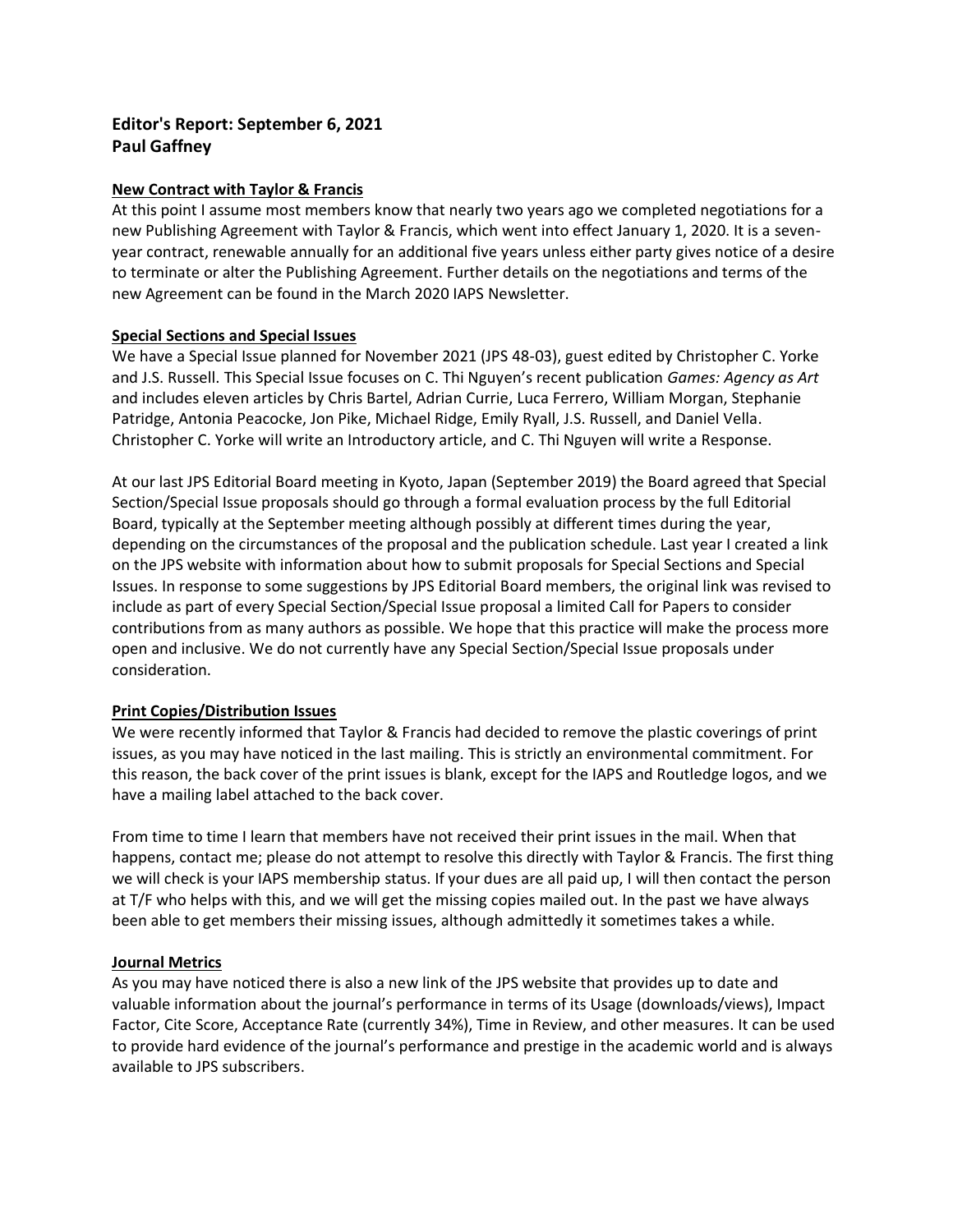#### **Journal Highlights**

- Downloads
	- o 2020: 65,000 downloads
	- o 2019: 43,362 downloads
	- o 2018: 35,626 downloads
	- o 2017: 33,284 downloads
	- $\circ$  The most downloaded article was "Equal play for equal pay": moral grounds for equal pay in football," (*JPS* 46-03), by Alfred Archer and Martine Prange, with nearly 13,000 downloads
- Altmetric Scores: The top three Altmetric scoring articles in the past year are:
	- $\circ$  "Safety, fairness, and inclusion: transgender athletes and the essence of Rugby" (JPS 47-02), by Jon Pike, with a score of 315.
	- o "Cybersport" (JPS 32-02) by Dennis Hemphill, with a scire of 47
	- o "Beyond fairness: the ethics of inclusion for transgender and intersex athletes" (JPS 46- 01) by John Gleaves, with a score of 42

#### **Submissions**

In years past, the Editor's Report to IAPS membership always presented submission statistics for the 12 month period between one September IAPS meeting and the next but starting this year I plan to issue calendar year-end reports, covering the time period January to December, to be published in the March Newsletter. This report will be much more intelligible and accurate with respect to statistical trends, demographics analyses, and important journal measurements, such as articles Downloads and Citations, Acceptance rate, Submissions and Re-Submissions, Impact Factor, and Altmetric statistics, among other important indicators.

New Submissions and Backlog: New submissions were very strong in the year 2020, by far the highest total in recent memory (if not ever). We received 107 new submissions between January-December 2020, a total that includes seven invited Special Section articles ("Ancient Philosophy of Sport," JPS 47- 03, November 2020) and six invited Book Reviews. By comparison, in my two most recent reports to membership, prepared for the September conferences in 2019 and 2018, the total number of submissions for those respective twelve-month periods was 75 (2018-2019) and 71 (2017-2018).

In the year 2021 we have already received 72 new submissions, a total that includes eleven invited Special Issue articles ("C. Thi Nguyen's *Games: Agency as Art,* JPS 48-03, November 2021*)* and five invited Book Reviews. Eleven articles scheduled for publication in the November 2021 issue are already published online; five articles scheduled for publication in the November 2021 issue are already published online.

#### **Changes to the Editorial Board**

There have been two changes in the editorial board in the last 12 months. Randolph Feezell stepped down and Mark Hamilton passed away. We thank them for their years of dedicated service on the Editorial Board.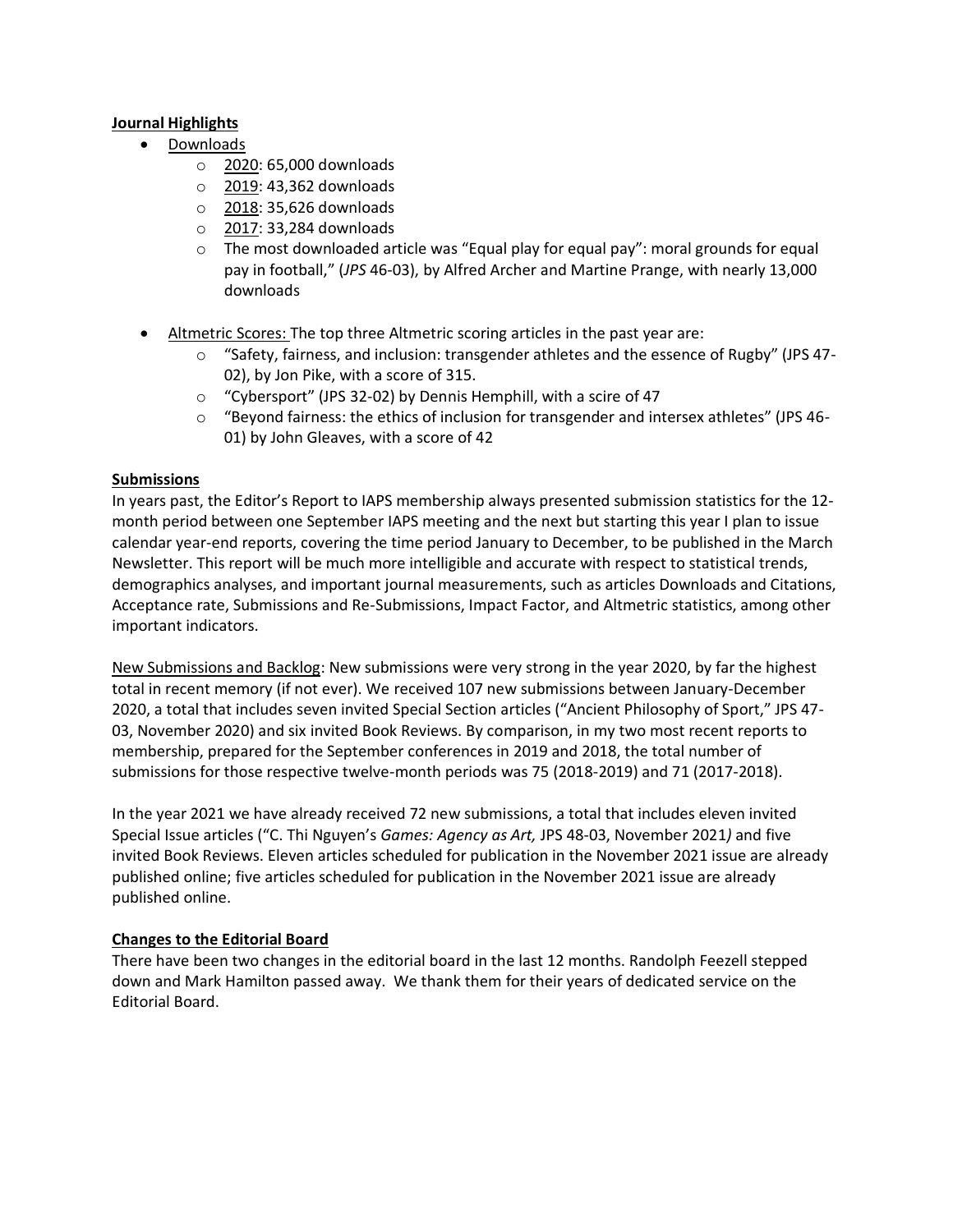# **2021 Newsletter Editor Report Kenneth Aggerholm**

Dear colleagues and friends,

I am happy to report that the newsletter is in good shape. As scheduled, it has been published three times during the last year. I want to thank the executive board for their support and contributions, and I look forward to handing over the torch to the new editor, Christopher Yorke.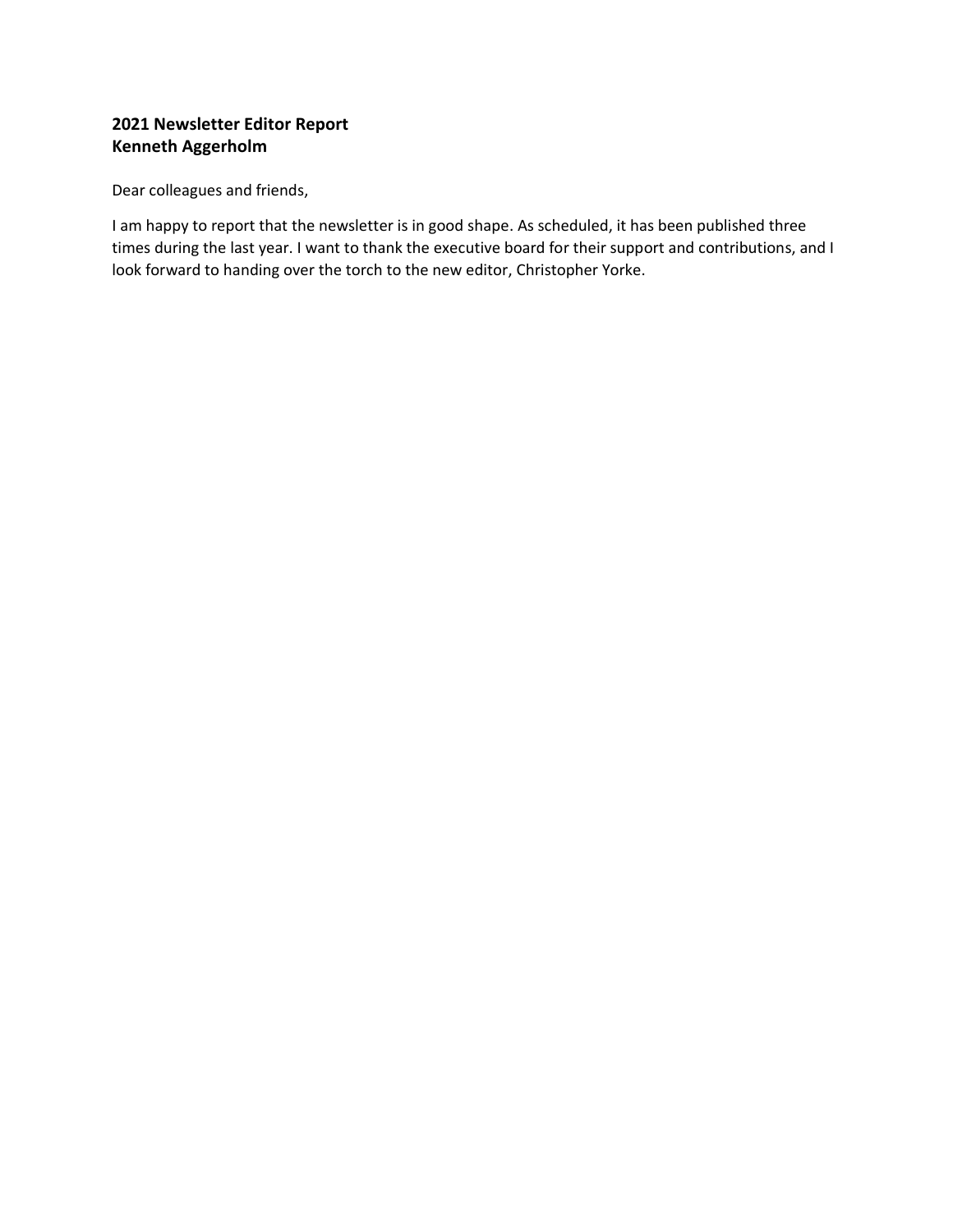## **Website Editor's Report Sam Morris**

#### *Website*

Website traffic from September 2020 through August 2021 has been slightly tapering downward with the exceptions of October 2020, which saw a sizable jump up, and May 2021, with a smaller upward bump. The overall trend over the past six years has shown a slow decrease in traffic, as is visible in the yearly table below.

It seems plausible that the COVID-19 pandemic and subsequent postponement of our annual face-toface conference in both 2020 and 2021 is a causal factor in the declining traffic, though it is difficult to pinpoint a precise monocausal link. The tables below show the monthly statistics for September 2020 – August 2021 and yearly statistics from 2016 – present.

Here is the monthly traffic data:

|                 | <b>S20</b> | O <sub>20</sub> | N <sub>20</sub> | D <sub>20</sub> | J21 | F21 | M21 | A21   | M21 | J21 | J21 | A21 |
|-----------------|------------|-----------------|-----------------|-----------------|-----|-----|-----|-------|-----|-----|-----|-----|
| <b>Views</b>    | 817        | 2,582           | 900             | 855             | 828 | 807 | 884 | 1,121 | 679 | 580 | 617 | 574 |
| <b>Visitors</b> | 369        | 457             | 527             | 524             | 396 | 353 | 428 | 390   | 287 | 271 | 260 | 251 |

Here is the same data, visually:



Here is the annual data:

|                 | 2016   | 2017   | 2018   | 2019   | 2020   | 2021 (to 9.16) |
|-----------------|--------|--------|--------|--------|--------|----------------|
| <b>Views</b>    | 15,958 | 13,341 | 18,573 | 16,798 | 12,518 | 6.467          |
| <b>Visitors</b> | 7,122  | 5,779  | 7,711  | 6.499  | 4,777  | 2,833          |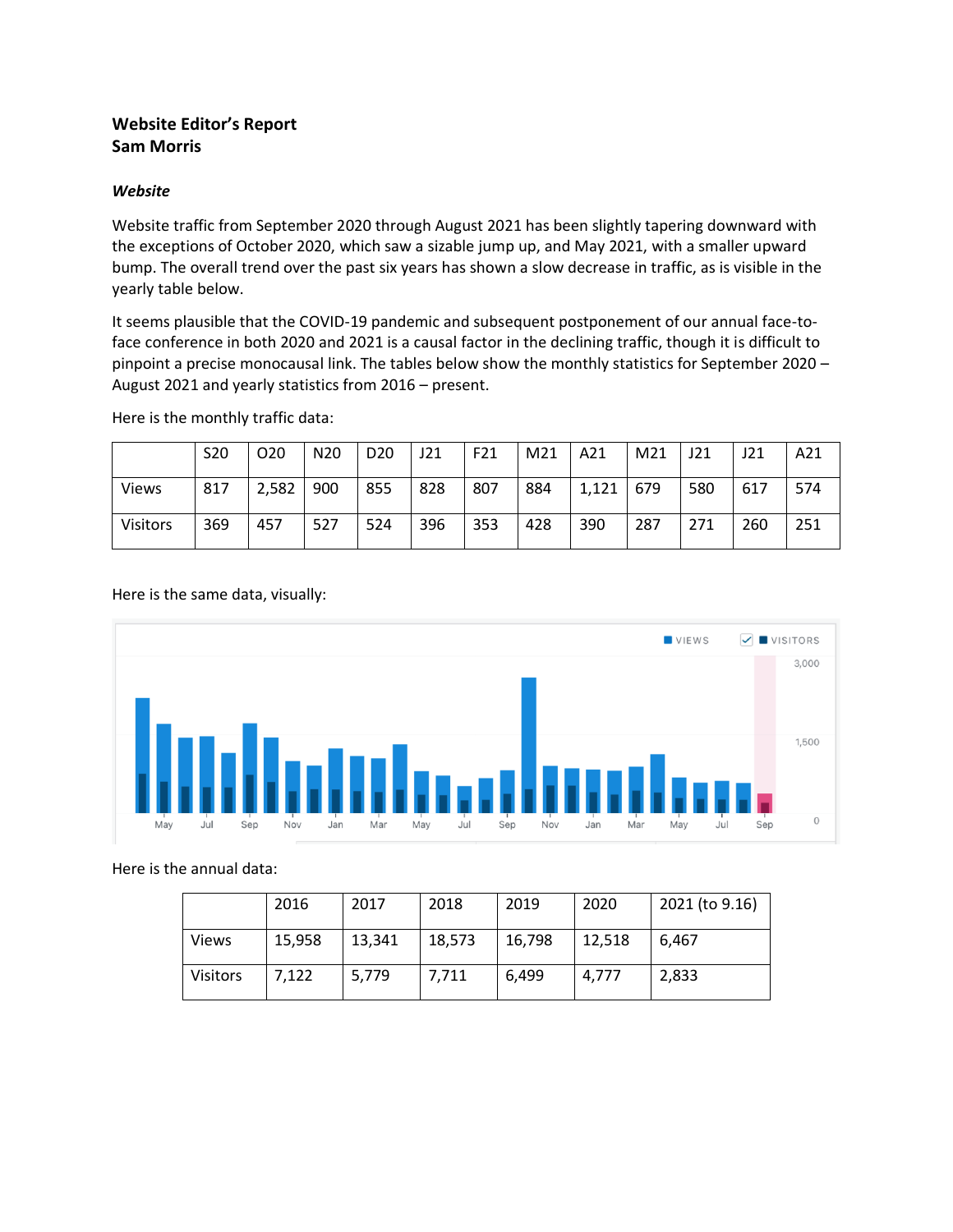#### Here is the same data, visually:



Over the past year, I have maintained the website and performed a few minor updates to enhance the navigability of the site and its organization. In the future, the organization may want to consider if WordPress is still the best way to manage the website—there may be easier-to-use or more flexible options.

Below is a graphic, with accompanying data, on where our views are coming from, geographically:

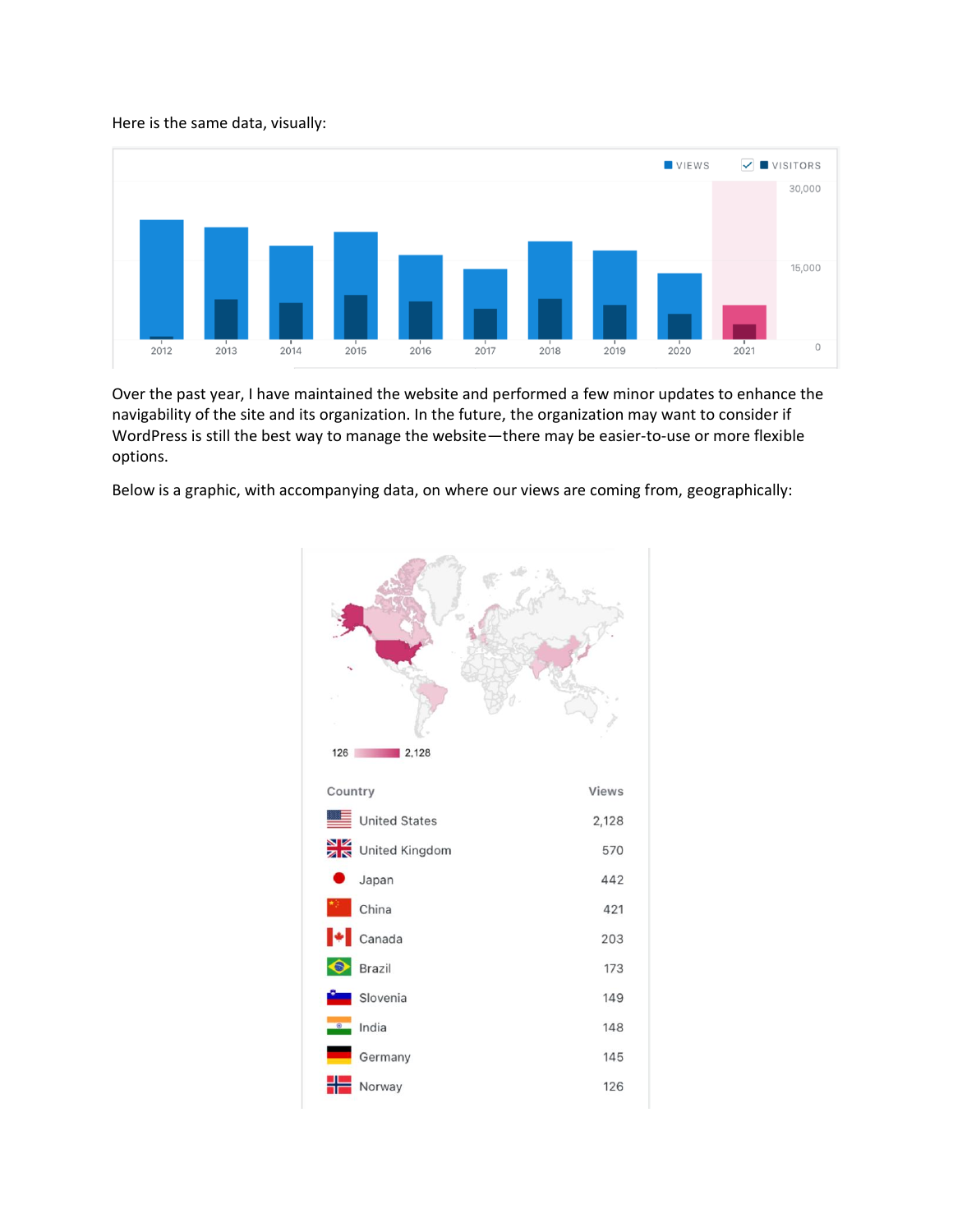#### *Social Media*

IAPS currently has 865 Twitter followers, up from 829 as of last year's website editor's report.

IAPS Twitter activity is typically steady throughout the year, with the most significant activity in September, during the annual conference. Because the face-to-face component of the annual conference has postponed for two consecutive years, Twitter activity has decreased in the summer months. In general, Twitter is a useful tool that seems to reach a significant number of users, many of whom are not members of the organization.

IAPS has both a Facebook Page and Facebook Group. The page currently has 233 "likes," which is Facebook's currently equivalent of a follower. That is up from 198 "likes" in September of 2020. Posting on the page is limited to the administrator (me) and most posts convey information about the conference or the organization. The posts typically reach between 100-200 people, though at times the reach extends to 300-400.

The group currently has 342 members and is an interactive community. In 2020 the group had 331 members. Neither the Facebook Page or Group is very active.

Social media could likely be leveraged more for the organization, as a way to promote the conference and Journal and to recruit new members. My goal, as webmaster, is to increase our activity on social media over the next year, and hopefully to therefore increase our visibility and membership.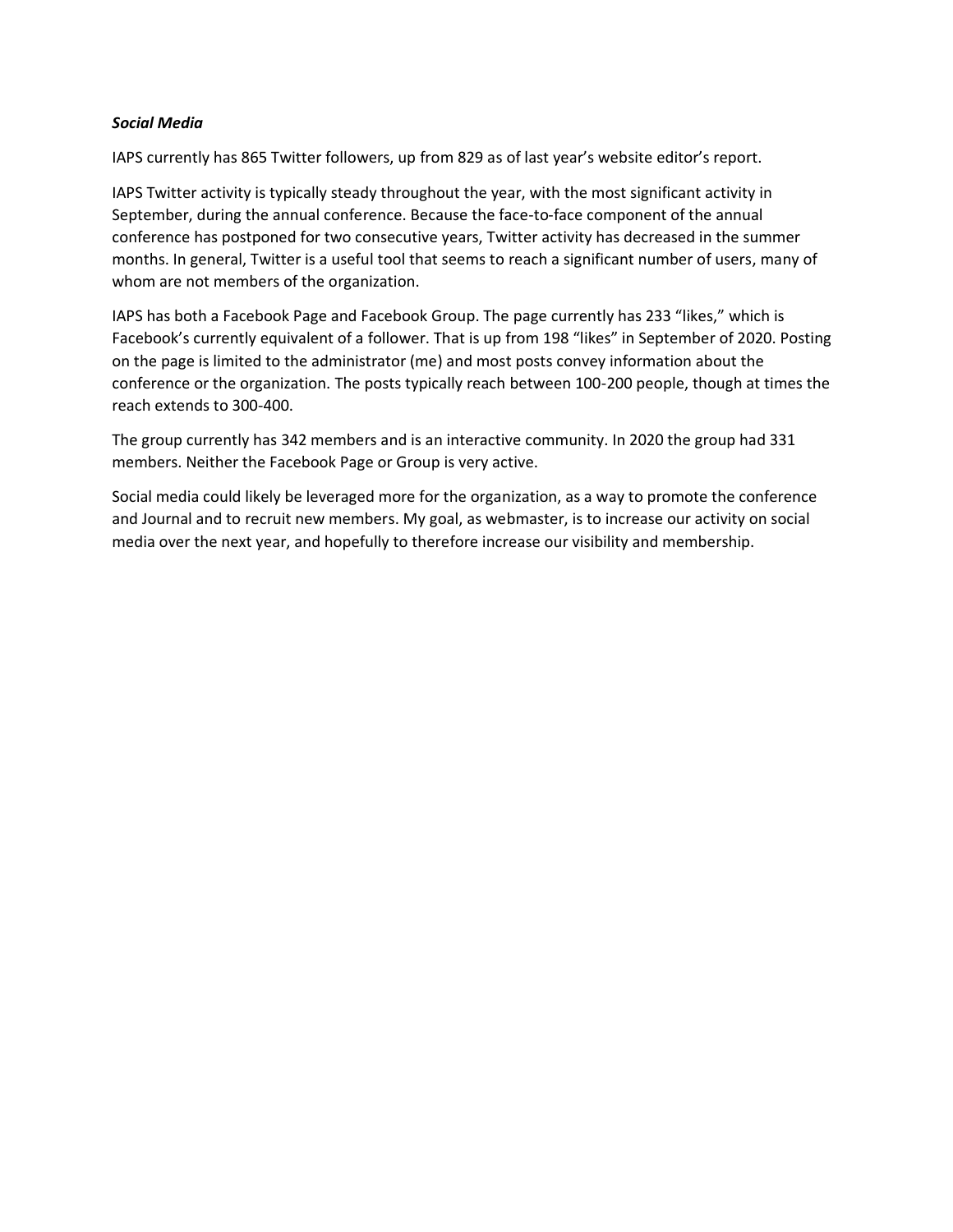## **Conference Chair's Report Emily Ryall 2020/21**

**Virtual Conference –** due to the ongoing Covid19 pandemic and restrictions in travel we took the sad decision to postpone the conference in Split and move to a smaller online conference with invited speakers and panelists. Apologies to all of those that submitted abstracts earlier in the year but who were not invited to present at the online conference. We hope that you will consider submitting for next year's conference, where we hope that we will be able to meet in person.

- 1. **Student Essay Prize** the winner of the 2021 Kretchmar Student Essay Prize is B Prashant Kumar with an essay on 'Should Referees be Replaced by Reliably Accurate Technology, Wherever Possible?' This will be presented as part of the 2021 online conference. Congratulations Prashant.
- 2. **Further Thoughts** Prior to the Covid19 pandemic I suggested that IAPS should consider offering some form of online access to the annual conference (mainly due to accessibility and environmental issues). Due to difficulties of travel and risk from disease the opportunity to pilot an online conference has presented itself to us much sooner than anticipated. As a result, we have developed the online conference in cooperation with Cvent who run our membership portal, and we hope that it will go smoothly. From this pilot we can decide which elements, if any, we wish to retain for future conferences and events. This is something that should be discussed at the Exec and AGM.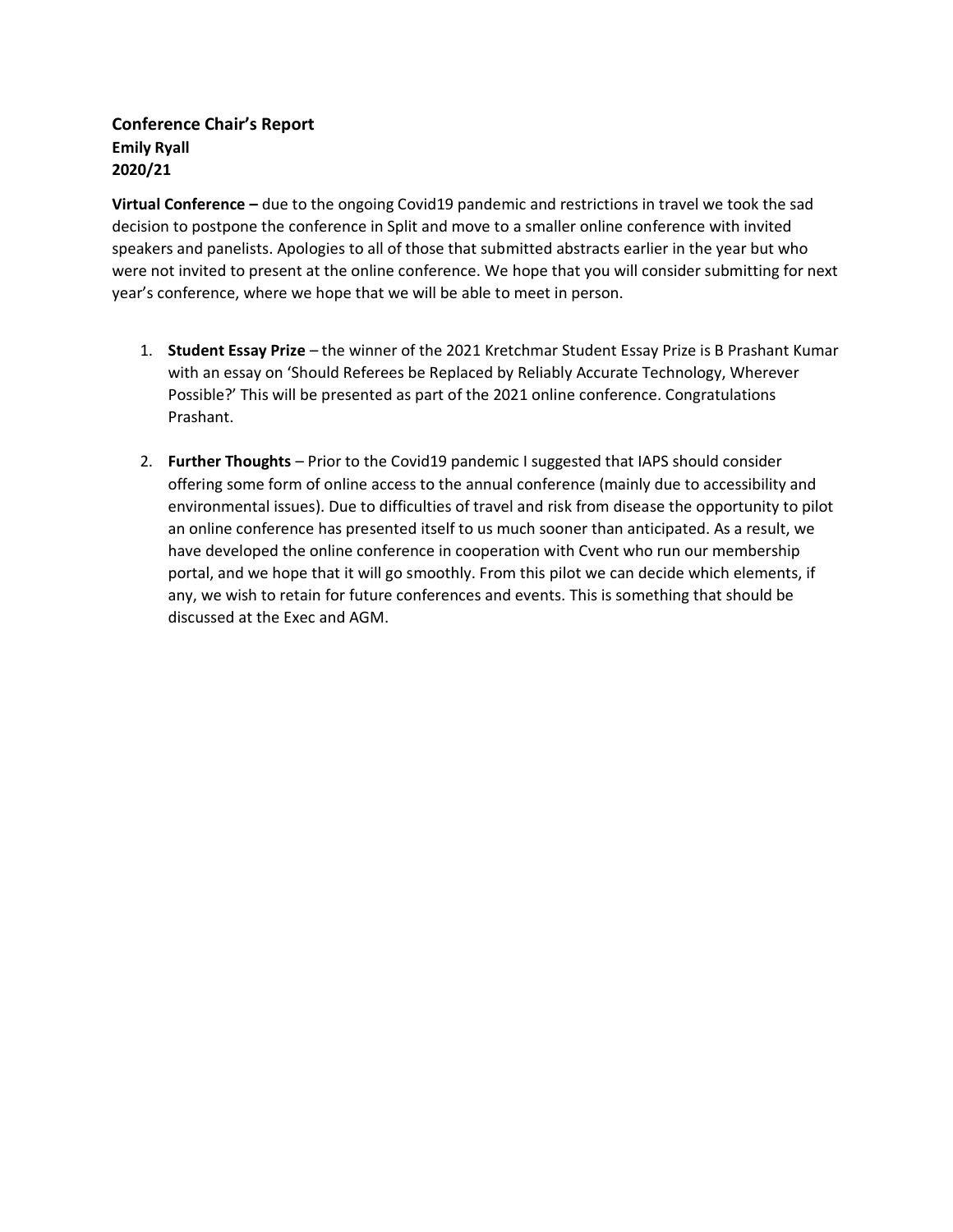## **IAPS HAFS Committee (2021) Report**

Chair: Adam Berg Committee: Adam Pfleegor Yoshiko Oda

#### **Site Hosting Submissions**

Due to the COVIC-19 pandemic, the 2021 annual IAPS conference was postponed for the second year in a row. It was scheduled to take place in Spit, Croatia (Matija Mato Škerbić, Hrvoje Jurić, and Damir Sekulić, from the University of Zagreb and University of Split). An abridged virtual conference is taking place instead.

#### **Warren Fraleigh Distinguished Scholars Award**

Doug Hochstetler, James Madison University

Douglas Hochstetler is a professor of kinesiology and associate dean in the College of Health and Behavioral Studies at James Madison University. During the course of his academic career, he has contributed to the scholarly discipline of sport philosophy through refereed journal publications in a wide variety of scholarly outlets such as *The Journal of the Philosophy of Sport*; *Quest*; *Journal of Emerging Sport Studies*; *Journal of Physical Education, Recreation & Dance*; and *Fair Play: Journal of Philosophy*, and *Ethics and Sports Law*. His recent scholarship focuses on the relationship between American philosophical strands of thought and endurance sport. In 2020, Hochstetler wrote and edited *Endurance Sport and the American Philosophical Tradition* (Lexington); the book was selected as a CHOICE Outstanding Academic Title for 2020. In addition to published works, Hochstetler has presented his scholarship at many conferences, both nationally and internationally, including the following: International Association for the Philosophy of Sport, British Philosophy of Sport, National Association for Kinesiology in Higher Education, and Sport Literature Association. He has also presented honorary, keynote, or invited lectures at the Center for the Study of Sports in Society, The College at Brockport, and the National Association for Kinesiology in Higher Education. Hochstetler served as editor of *Quest* from 2016 – 2019 and on the *Quest* editorial board from 2007-2016. In addition, Hochstetler has reviewed manuscripts for *Sport, Ethics & Philosophy*; *Kinesiology Review*; *International Journal of Sport Science and Coaching*; and the *International Journal of Kinesiology in Higher Education*. Hochstetler is a recipient of other academic awards, including the 2018 Distinguished Scholar Award from the National Association for Kinesiology in Higher Education.

#### **Heather Reid Distinguished Service Award**

#### Pam Sailors, Missouri State University

Pam Sailors has been an ongoing and significant contributor to IAPS for more than a decade. She has served as chair of the ad hoc committee to revise the IAPS Constitution (2011-12); as a member-at-large of the executive committee (2012-14); as elections chair (2014-16); as conference chair (2016-18); and is currently completing her term as IAPS president (2019-21). Pam has been a member of the *Journal of the Philosophy of Sport* editorial board since 2012. Pam currently serves as Associate Dean of the College of Humanities and Public Affairs, Interim Department Head of Sociology and Anthropology, and Professor of Philosophy at Missouri State University.

#### **R. Scott Kretchmar Student Essay Award**

B. Prashant Kumar, "Should Referees be Replaced by Reliably Accurate Technology, Wherever Possible?"